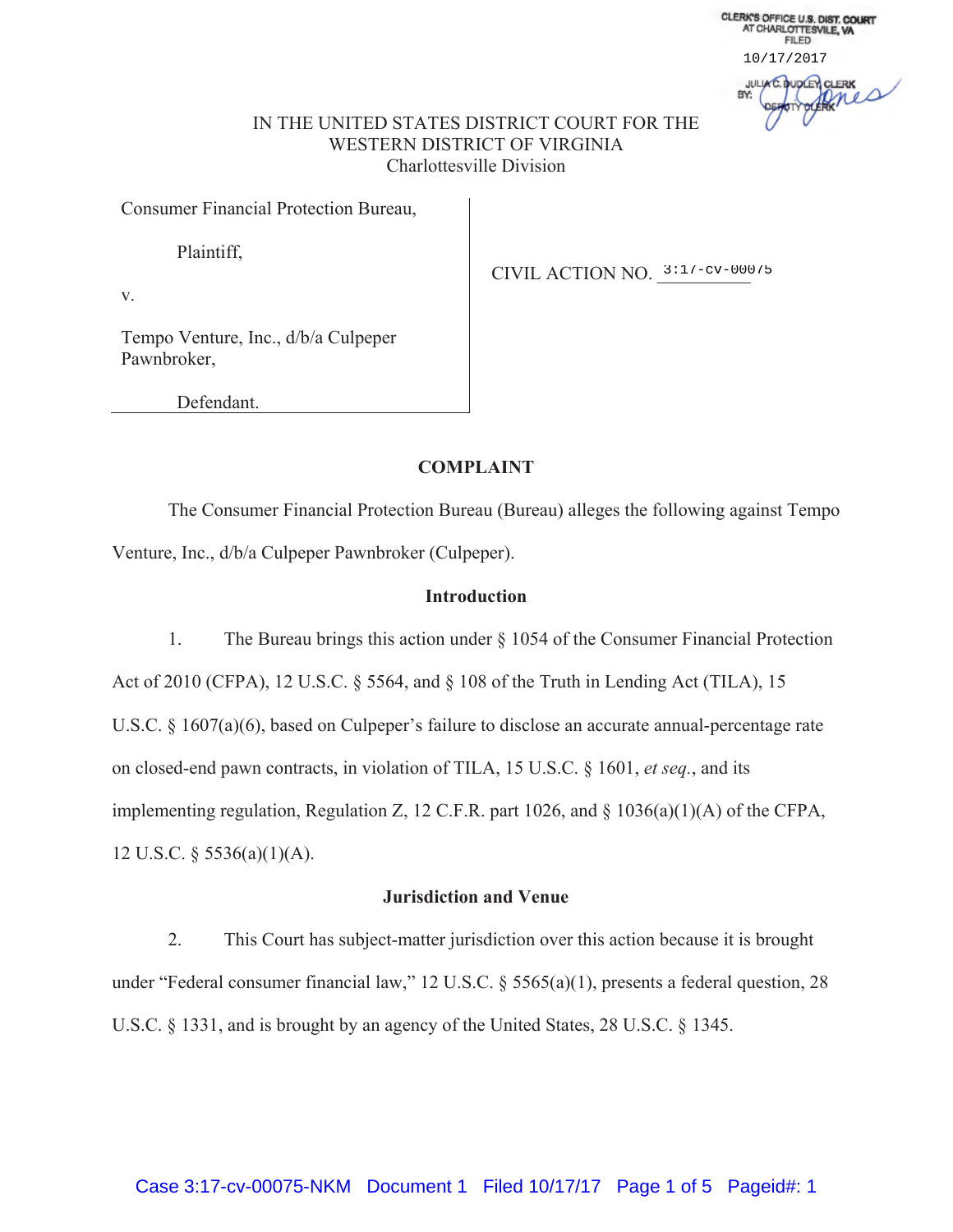3. Venue is proper in this district because Culpeper is located, resides, and does business here. 12 U.S.C. § 5564(f).

# **Parties**

4. The Bureau is an agency of the United States created by the CFPA and charged with regulating the offering and providing of consumer-financial products and services under federal consumer-financial laws. 12 U.S.C. § 5491(a). It has independent litigating authority, including the authority to enforce the regulations promulgated under TILA. 15 U.S.C. § 1607. *See* 12 U.S.C. § 5564(a)-(b); *see also* 12 U.S.C. § 5481(12)(O), (14) (defining "Federal consumer financial law" to include TILA).

5. Tempo Venture, Inc., d/b/a Culpeper Pawnbroker, is a Virginia business with its principal place of business in Virginia. Culpeper operates as a pawnbroker, issuing closed-end loans for consumers' personal, family, or household purposes that are secured by personal property. Culpeper offers or provides a consumer-financial product or service under the CFPA, 12 U.S.C. §§ 5481(5)(A), (15)(A)(i), and is thus a "covered person" under the CFPA, 12 U.S.C.  $§ 5481(6)(A).$ 

#### **Facts**

6. From about 1999 through the present, Culpeper has operated as a pawnbroker out of its store located at 255 Southgate Shopping Center, Culpeper, Virginia, 22701.

7. In connection with each loan, Culpeper charges a finance charge of an amount that varies with the size of the loan. Fees for "interest," "service," and "Misc" make up the total finance charge. Each fee is charged as a condition of the extension of credit.

2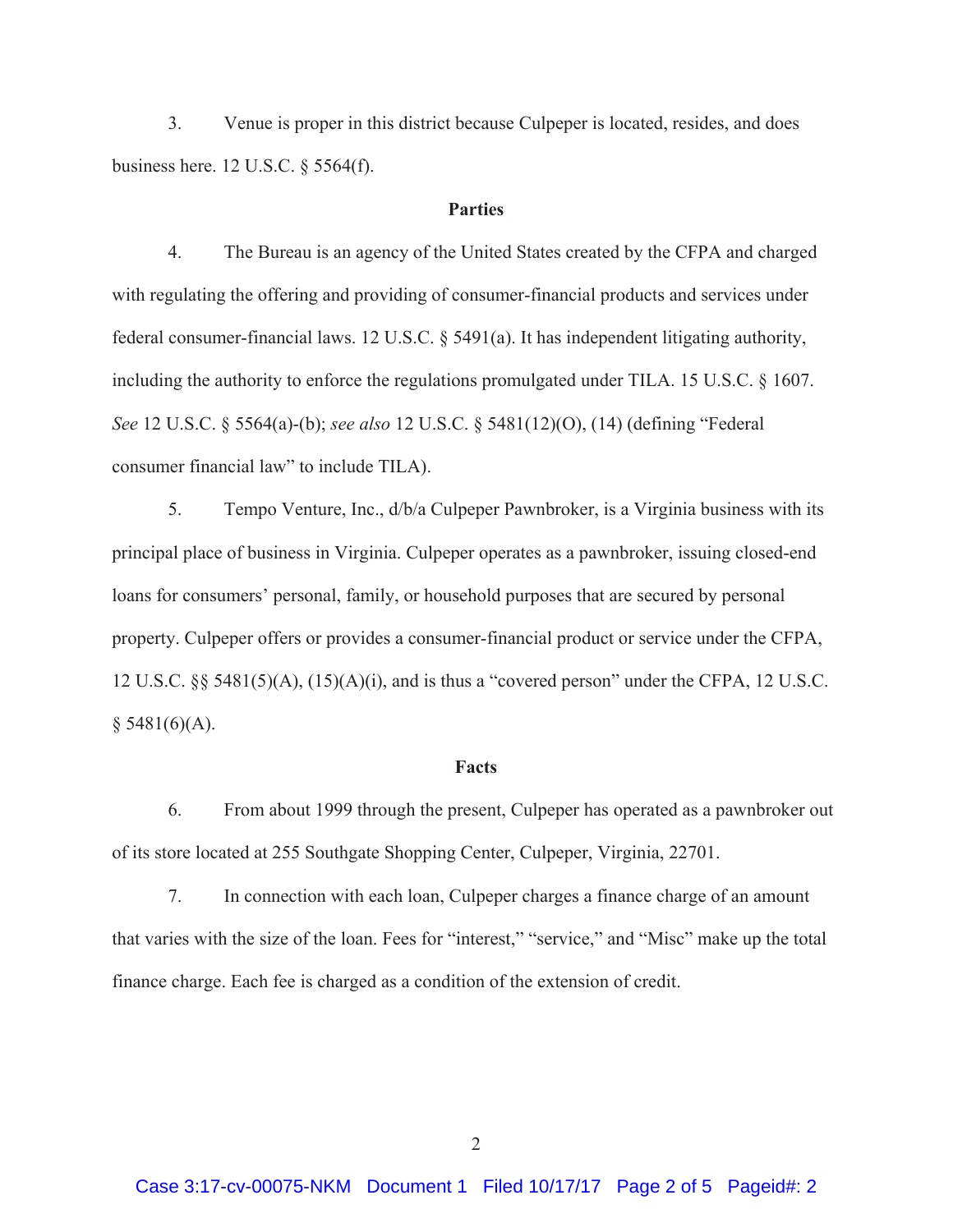8. Culpeper's loan contracts disclose the following terms with associated values in prominent boxes under the heading "Truth in Lending": "maturity date," "amount financed," "finance charge," "total of payments," "annual percentage rate," and "payment schedule."

9. From at least September 2015 through at least April 2017, Culpeper disclosed an incorrect "annual percentage rate," or APR, on its contracts, understating the APRs by as much as half of the accurate rate.

10. The inaccurate APRs on Culpeper's contracts underrepresented the true cost of the loans made to thousands of consumers.

# **Count One Violations of TILA**

11. The Bureau realleges and incorporates by reference paragraphs 1-10.

12. TILA and Regulation Z require that certain disclosures be provided to a consumer before consummation of a consumer credit transaction. 15 U.S.C. § 1638(a)-(b); 12 C.F.R. § 1026.17(a)-(b), 1026.18.

13. Among the required disclosures in a closed-end credit transaction are the finance charge and APR. 15 U.S.C. §§ 1638(a)(3)-(4); 12 C.F.R. § 1026.18(d)-(e).

14. The finance charge is generally "the cost of consumer credit as a dollar amount" and "includes any charge payable directly or indirectly by the consumer and imposed directly or indirectly by the creditor as an incident to or a condition of the extension of credit." 12 C.F.R.  $§ 1026.4(a).$ 

15. Regulation Z requires that a contract for closed-end credit disclose the finance charge, "using that term, with a brief description such as 'the dollar amount the credit will cost you.'" 12 C.F.R. § 1026.18(d).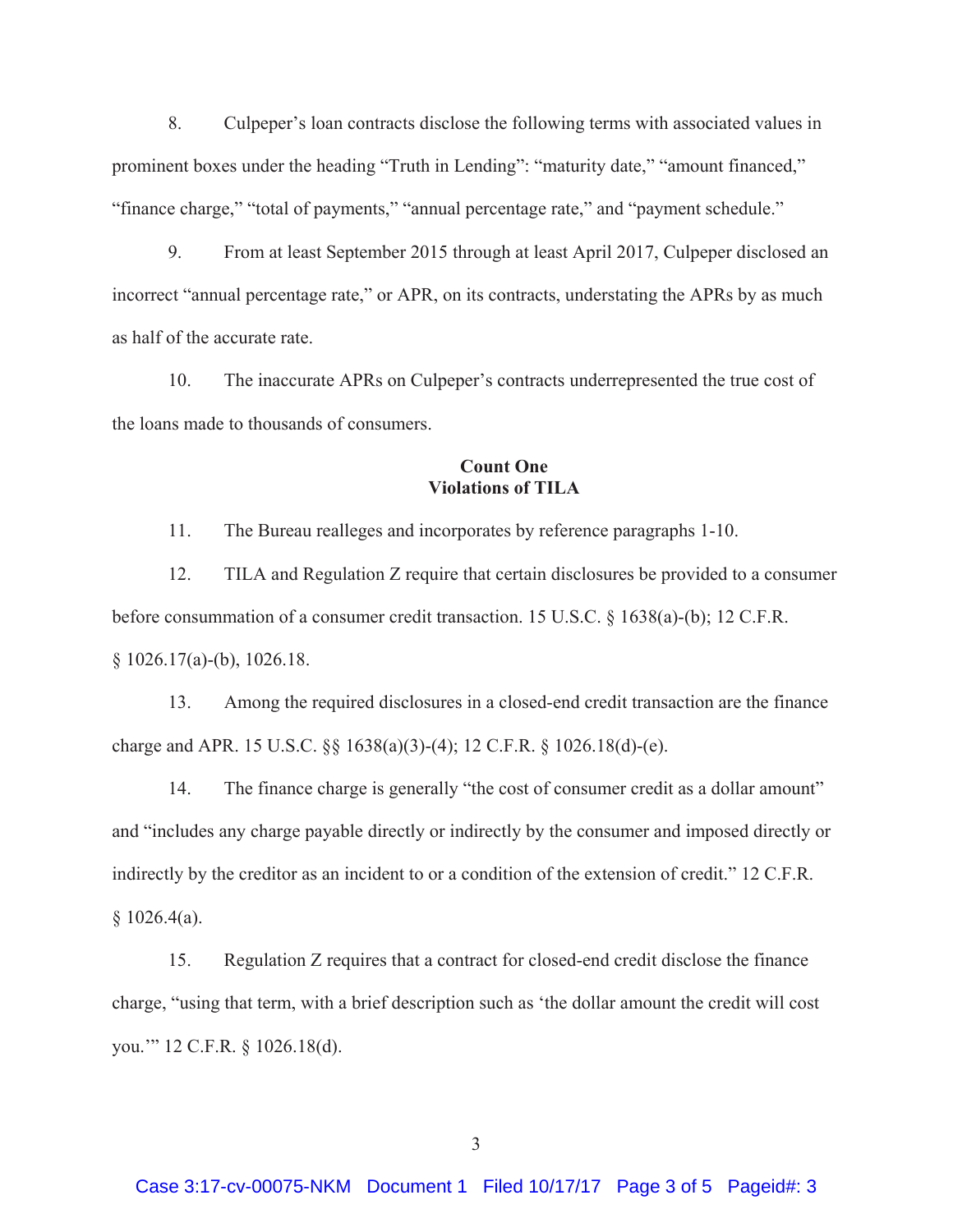16. The APR is "a measure of the cost of credit, expressed as a yearly rate." 12 C.F.R. § 1026.22(a)(1); *see also* 15 U.S.C. § 1606(a).

17. Regulation Z requires the creditor in each closed-end credit transaction to disclose the APR, "using that term, and a brief description such as 'the cost of your credit as a yearly rate.'" 12 C.F.R. § 1026.18(e).

18. The "interest," "service," and "Misc" fees charged by Culpeper are all incident to or a condition of the extension of credit and part of the finance charge required to be disclosed to consumers and included in calculation of the APR disclosed to consumers. 15 U.S.C. §§ 1605(a), 1606(a), 1638(a)-(b); 12 C.F.R. §§ 1026.4(a), 1026.18, 1026.22; 12 C.F.R. Pt. 1026, Supp. I (Comment 17(c)(1)-18).

19. In the course of extending closed-end credit, Culpeper used credit agreements that inaccurately disclosed the APR required by TILA and Regulation Z. 15 U.S.C.  $\S$  1605(a), 1606(a), 1638(a)-(b); 12 C.F.R. § 1026.18(d)-(e); 12 C.F.R. § 1026.22.

20. Culpeper therefore violated TILA and Regulation Z. 15 U.S.C. §§ 1605(a), 1606(a), 1638(a)-(b); 12 C.F.R. § 1026.18(d)-(e); 12 C.F.R. § 1026.22.

## **Count Two Violations of the CFPA**

21. The Bureau realleges and incorporates by reference paragraphs 1-10.

22. Culpeper's violations of TILA and Regulation Z, alleged in Count One, constitute violations of the CFPA. 12 U.S.C.  $\S$  5536(a)(1)(A).

## **Demand for Relief**

Wherefore, the Bureau requests that the Court:

- 1. enjoin Culpeper from committing future violations of TILA and the CFPA;
- 2. award restitution;